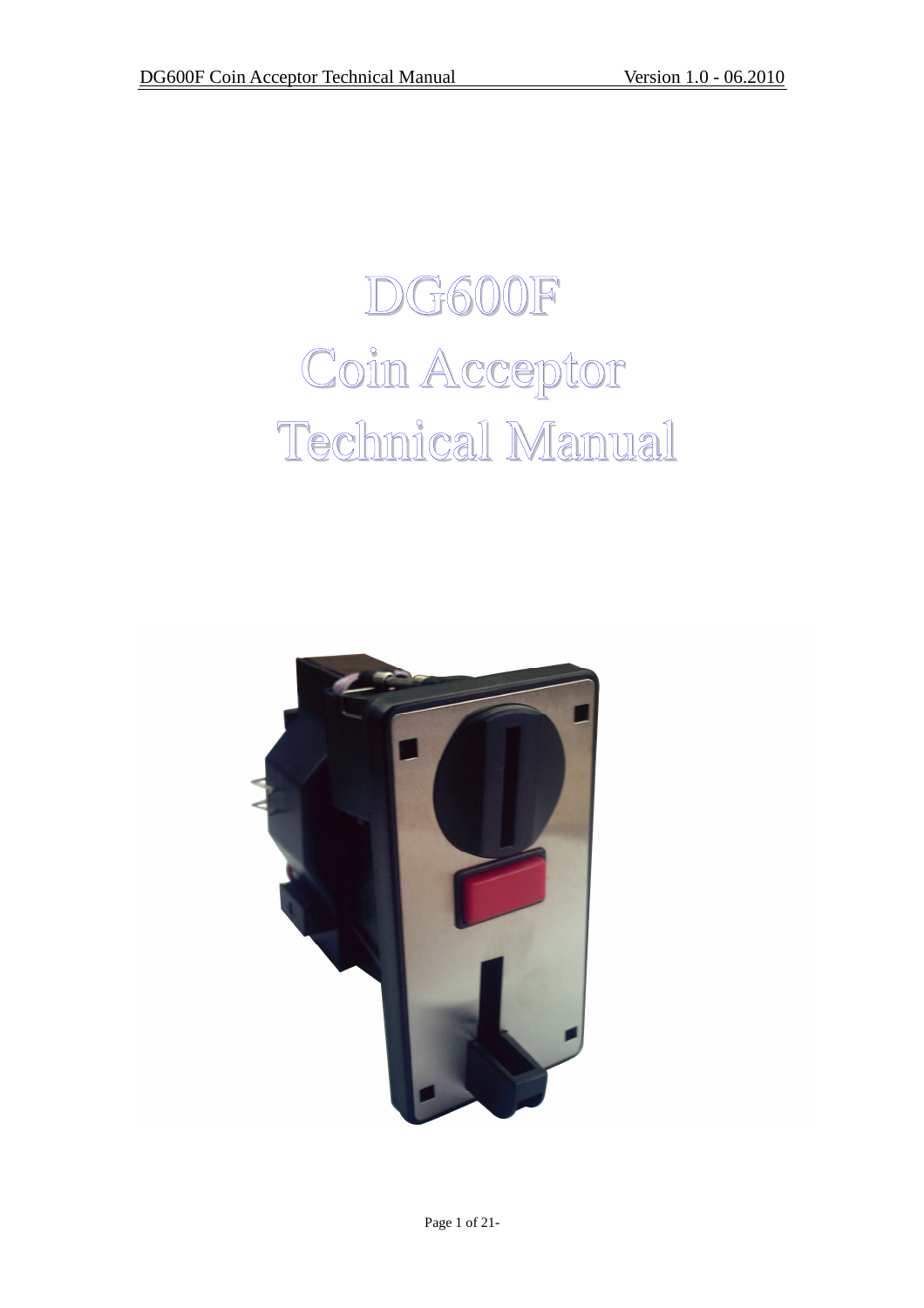# Index

| $5.2.1$ Forbidden Mode $1 -$ Low Level forbid accepting coins10                |  |
|--------------------------------------------------------------------------------|--|
| 5.2.2 Forbidden Mode $2$ - High Level forbid accepting coins11                 |  |
|                                                                                |  |
|                                                                                |  |
|                                                                                |  |
|                                                                                |  |
|                                                                                |  |
|                                                                                |  |
|                                                                                |  |
|                                                                                |  |
|                                                                                |  |
|                                                                                |  |
|                                                                                |  |
|                                                                                |  |
|                                                                                |  |
|                                                                                |  |
|                                                                                |  |
|                                                                                |  |
|                                                                                |  |
|                                                                                |  |
|                                                                                |  |
|                                                                                |  |
|                                                                                |  |
| 8.2 Recover Coin Acceptor Parameters To The Defaulted Value 18                 |  |
|                                                                                |  |
| 8. 4 Serial Output Signal Pulse-width/RS232 Transmit Baud Rate Setting  42  18 |  |
|                                                                                |  |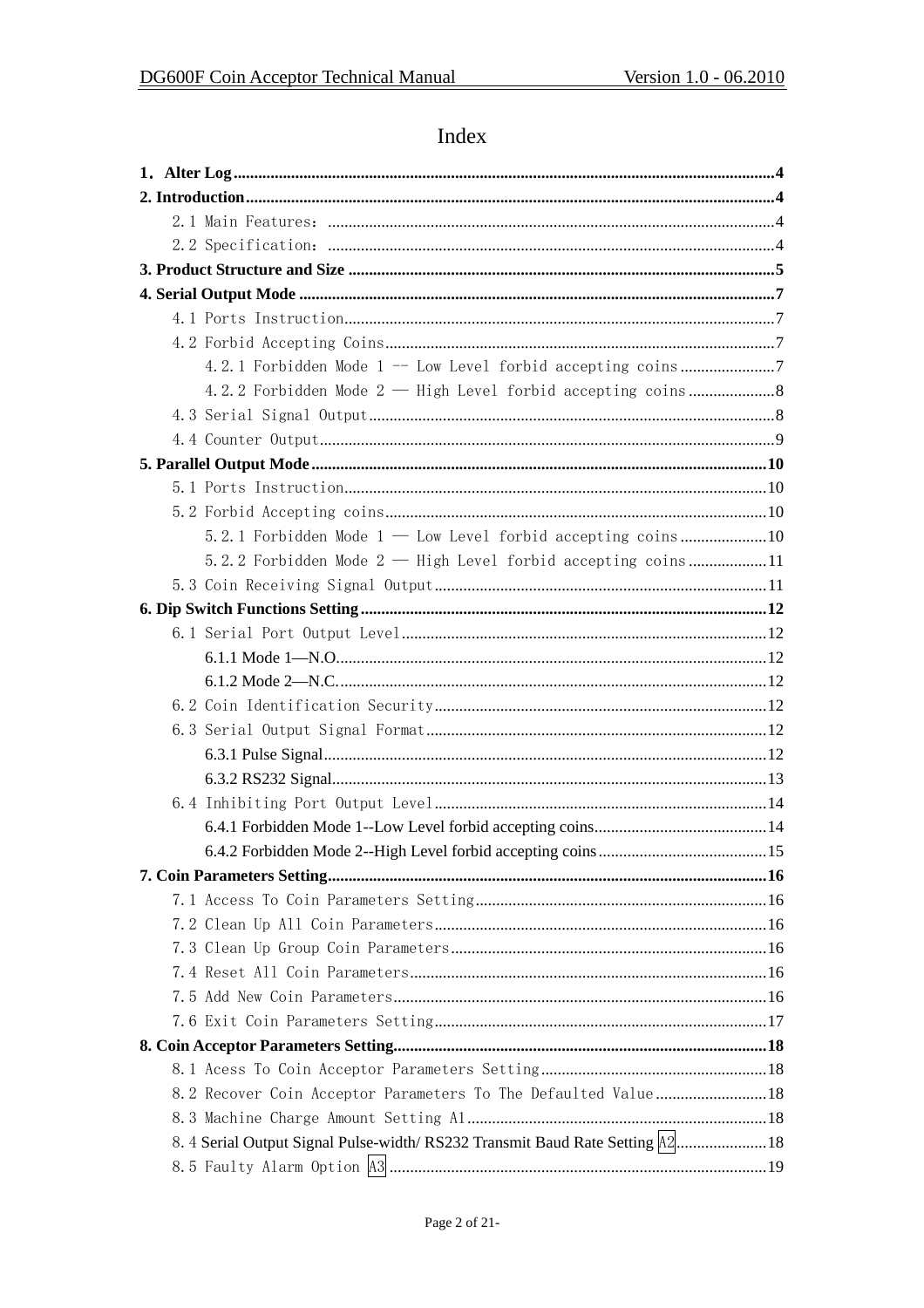| 9.5 Coins Are Not Easy To Be Identified, Coins Are Returned Frequently21 |  |
|--------------------------------------------------------------------------|--|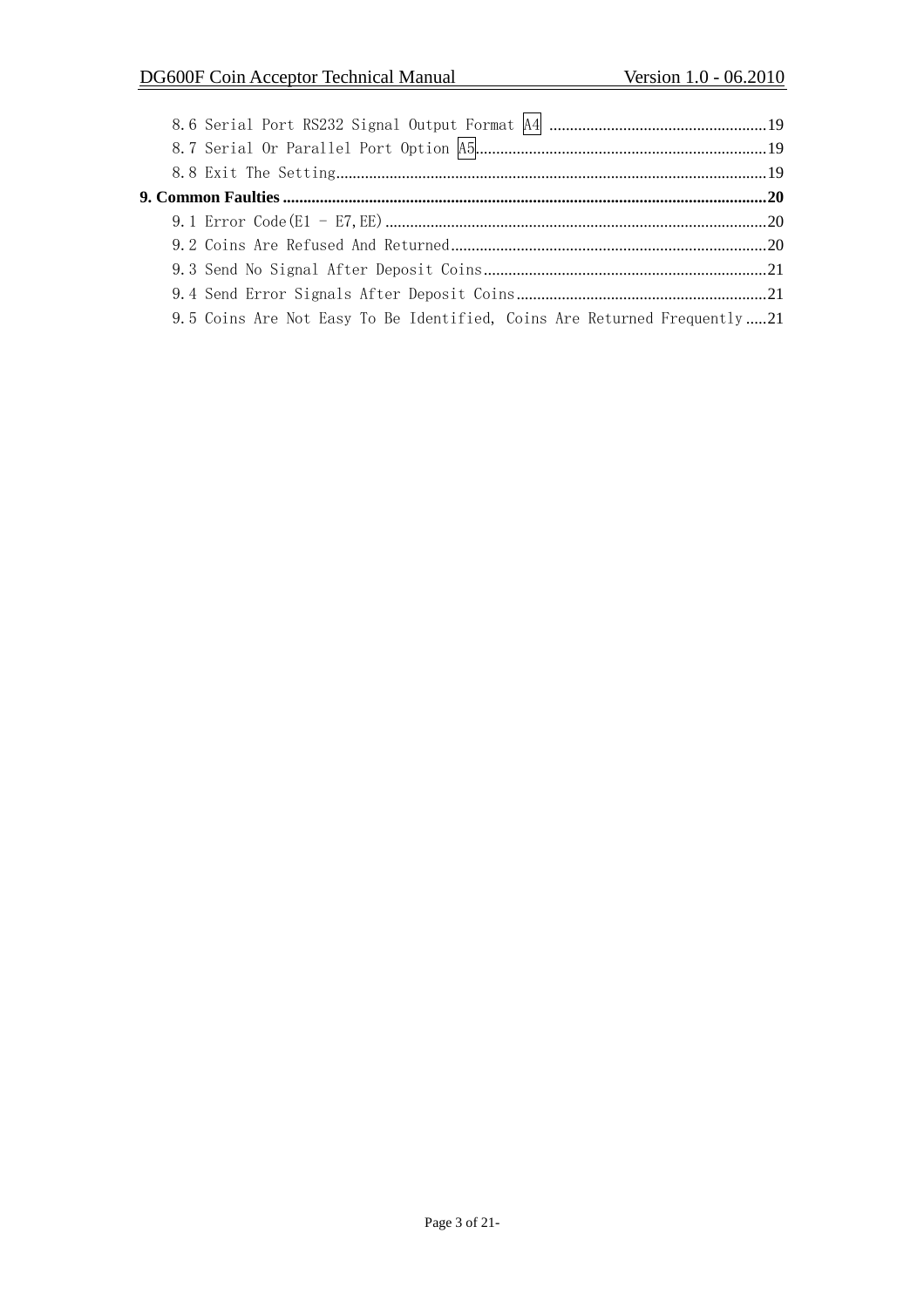# **1**.**Alter Log**

| Date/Author | <b>Simple Introduction</b>     | Version |
|-------------|--------------------------------|---------|
| 2010/06 DG  | Basic functions are completed. |         |

# **2. Introduction**

DG600F Series of coin acceptor is a electronic coin acceptor with high reliability, Which is widely used in amusement facilities, vending machines and so on.

## 2.1 Main Features:

- Enable to recognize 6 groups of coins in different denomination. (can exceed to 8 groups if need)
- $\triangleright$  Enable to forbid accepting all coins
- Industrial standard connector ---10Pin Parallel port
- > Special connector ---5Pin Serial port
- $\triangleright$  Enable to release coins in jam
- $\triangleright$  Enable to self-diagnose

# 2.2 Specification:

## **Coin Size**:

| Diameter:  | $17 - 30.5$ mm  |
|------------|-----------------|
| Thickness: | $1.25 - 3.2$ mm |

## **Working Environment**:

| Working Temperature:     |         |                   |                                                                                                                                                                                                        |
|--------------------------|---------|-------------------|--------------------------------------------------------------------------------------------------------------------------------------------------------------------------------------------------------|
| Storage Temperature:     |         |                   |                                                                                                                                                                                                        |
| <b>Ambient Humidity:</b> |         |                   |                                                                                                                                                                                                        |
| Working Voltage:         | Normal  |                   |                                                                                                                                                                                                        |
|                          | Min     |                   |                                                                                                                                                                                                        |
|                          | Max     | 15VDC             |                                                                                                                                                                                                        |
| <b>Working Current:</b>  | Standby | 50 <sub>m</sub> A |                                                                                                                                                                                                        |
|                          | Max     |                   | 450mA (At the instant of collecting<br>$\text{coin}$ )                                                                                                                                                 |
|                          |         |                   |                                                                                                                                                                                                        |
|                          |         |                   |                                                                                                                                                                                                        |
| Installation Position:   |         |                   | On any plane, the angle can't be more than 2<br>degrees between coin acceptor and vertical                                                                                                             |
|                          |         |                   | $0^\circ\text{C}$ to $50^\circ\text{C}$<br>$-30C$ to $55C$<br>Up to 95% RH non-condensing<br>12VDC<br>10VDC<br>Communication Interface: Standard parallel port -- 10Pin<br>Special serial port -- 5Pin |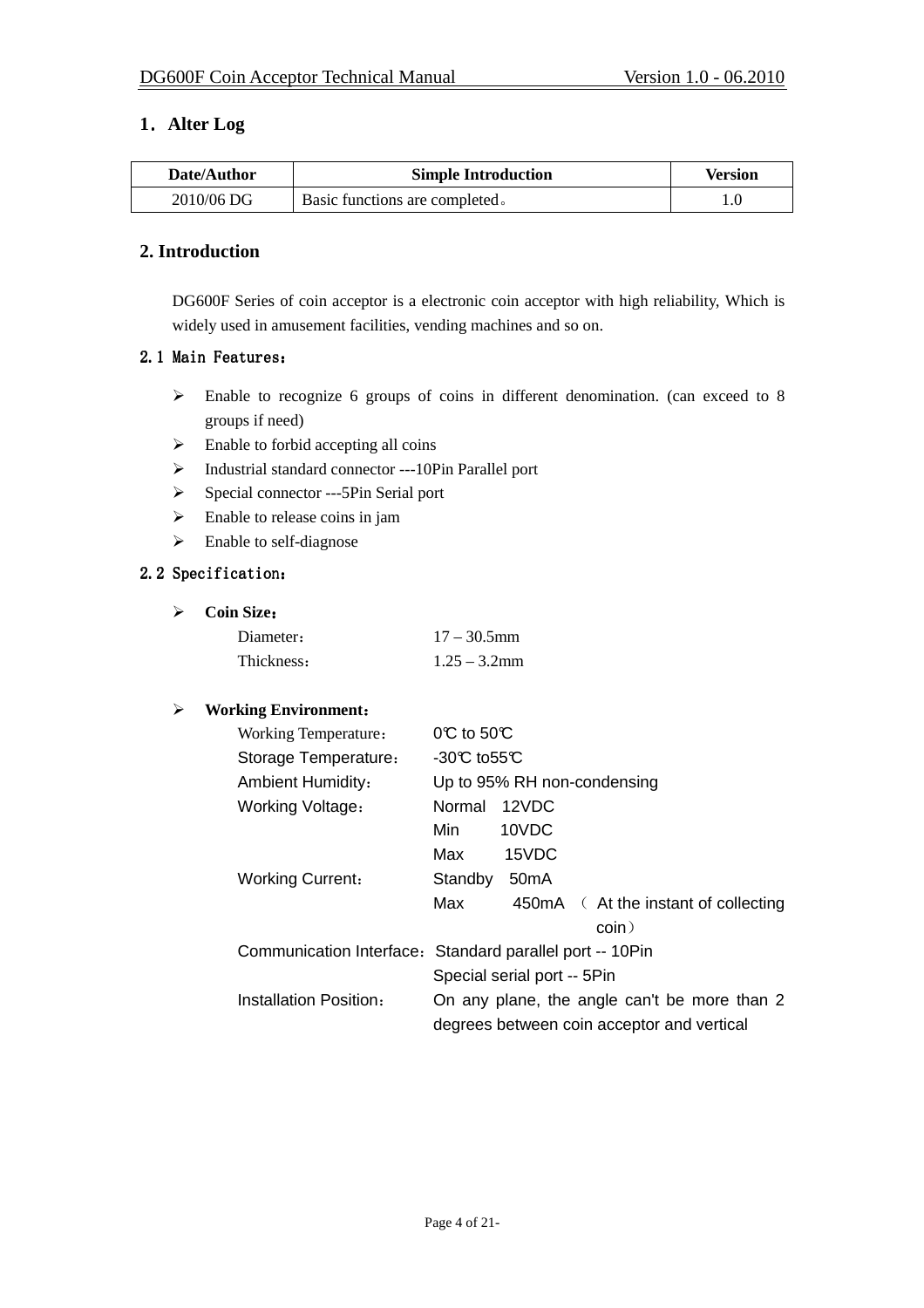# **3. Product Structure and Size**



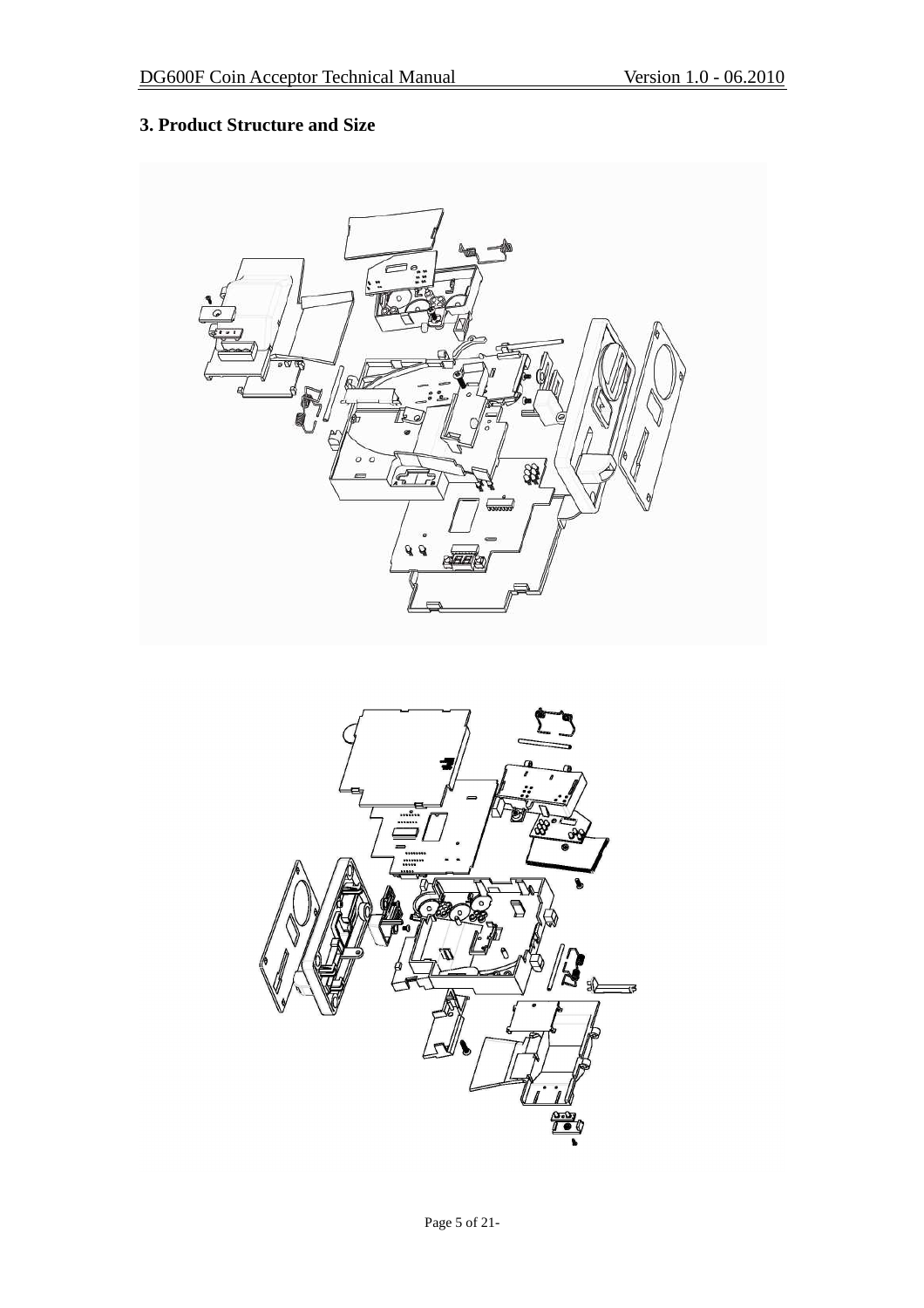











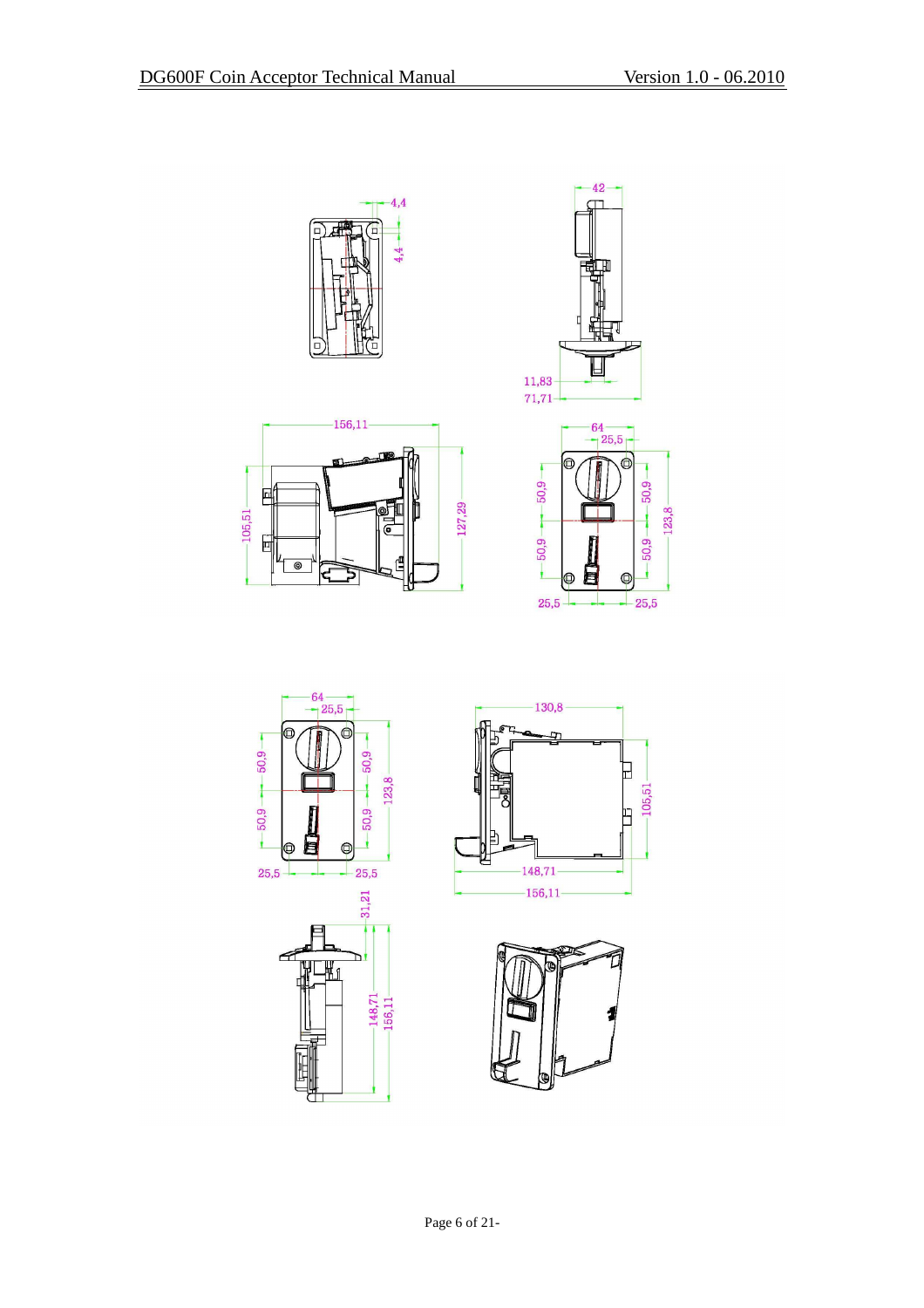# **4. Serial Output Mode**

# 4.1 Ports Instruction

## **Serial connector**

Special connector: 5Pin



## ◎Serial Port

| <b>PIN</b> | <b>FUNCTION</b>                        | <b>ACTIVE</b> |
|------------|----------------------------------------|---------------|
|            | $+12V$                                 |               |
| ◠          | Serial Signal Output                   |               |
| 3          | 0 V                                    |               |
|            | <b>Counter Output</b>                  | Low           |
|            | Inhibiting port (refer to item $4.2$ ) |               |

## 4.2 Forbid Accepting Coins

◎Inhibiting port connection



# 4.2.1 Forbidden Mode  $1$  -- Low Level forbid accepting coins

When SW4 is on "OFF" position,

If the  $5<sup>th</sup>$  Inhibiting port is disconnected or connected to a high level (>+3V), coin acceptor will accept all coins.

If the  $5<sup>th</sup>$  Inhibiting port is connected to a low level  $\left(\langle +1V \rangle \right)$ , coin acceptor will refuse all coins.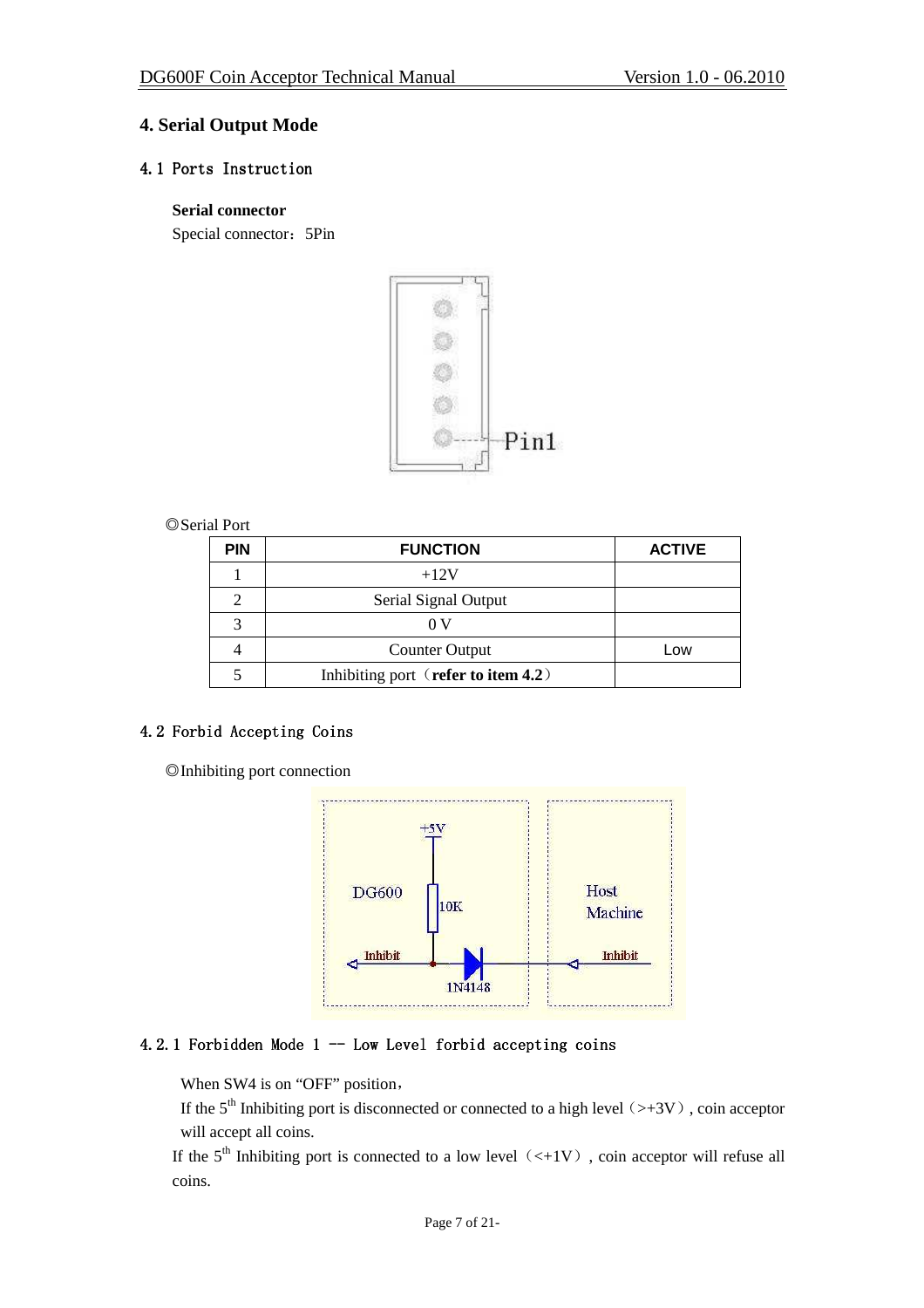## 4.2.2 Forbidden Mode  $2$  - High Level forbid accepting coins

When SW4 is on "ON" position,

If the 5<sup>th</sup> Inhibiting port is disconnected or connected to a high level  $(>+3V)$ , coin acceptor will refuse all coins。

If the 5<sup>th</sup> Inhibiting port is disconnected or connected to a high level  $(\langle +1V \rangle)$ , coin acceptor will accept all coins。

## 4.3 Serial Signal Output

Serial signal output consists of a NPN transistor

◎ Signal output port



 $\triangleright$  In serial pulse signal output mode, on acceptance of enough coins (no less than machine charge amount), NPN transistor is turned on for a period of 25ms/45ms/65ms/100ms  $(+/-20\%)$ .

Machine will detect not only the edges of credit pulses, but also credit pulses width is not less than 20ms in valid, as to eliminate noise or incorrect pulse in output line 。

## **Note: It can set the period of 25ms/45ms/65ms/100ms in coin acceptor parameter A2.**

 $\triangleright$  In serial RS232 signal output mode, on acceptance of enough coins (no less than machine charge amount), NPN transistor is turned on by RS232 signal

 $\triangleright$  Output signal quantity = Deposited coin amount / Machine charge amount

## **E.G.**:

Coin \$0.1 is set as  $\overline{01}$ , coin \$0.5 is  $\overline{05}$ , coin \$1.00 is  $\overline{10}$ , machine charge amount is set as  $\overline{02}$ . It means that,

Deposit 2pcs of coins \$0.1 to send out a signal

Deposit a coin of \$0.5 to send out 2pcs of signals and remain a coin \$0.1 amount Deposit a coin of \$1.00 to send out 5pcs of signals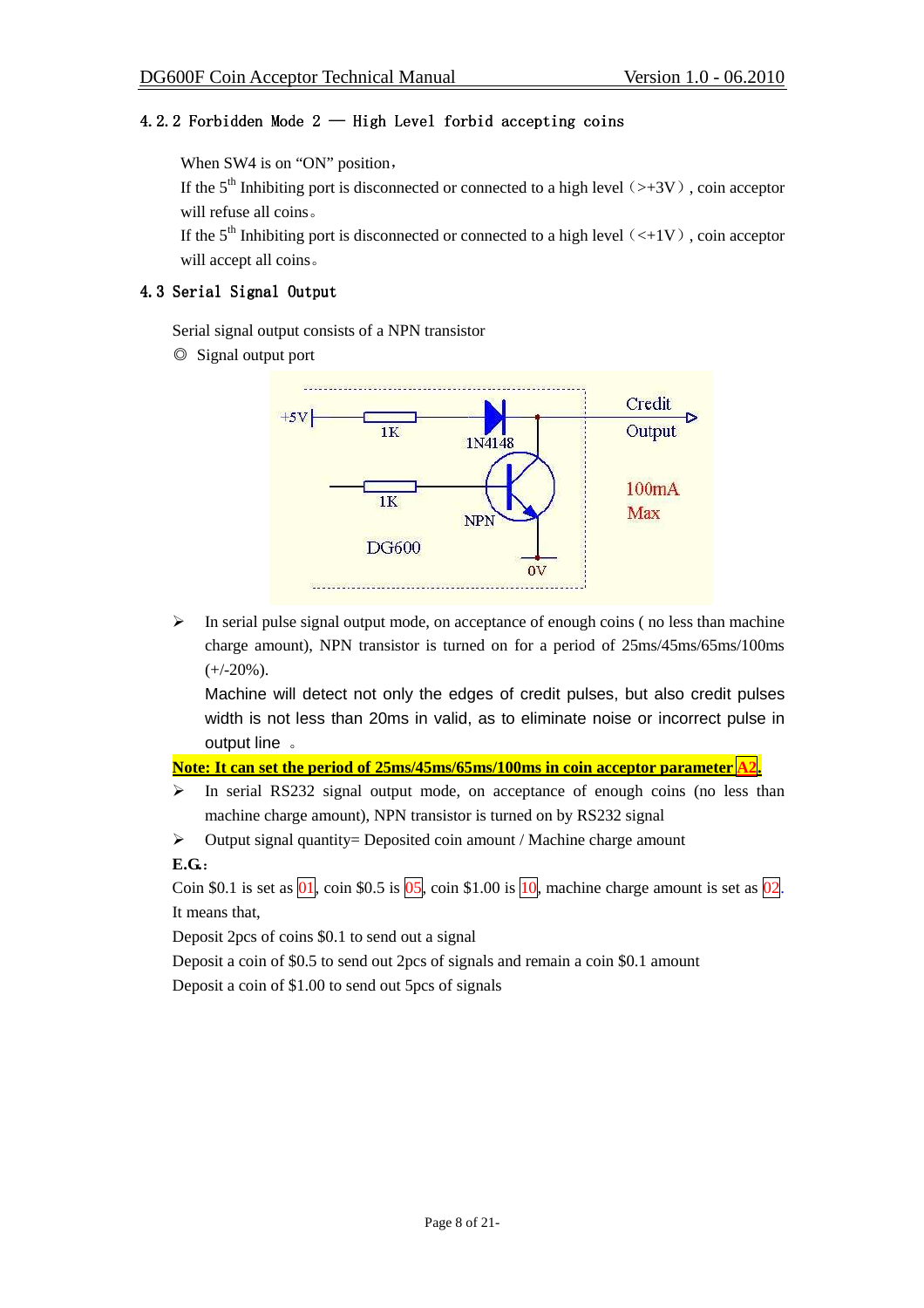## 4.4 Counter Output

◎Counter Output



Counter output consists of a open-collector NPN transistor , on acceptance of enough coins ( no less than machine charge amount), NPN transistor is turned on to short circuit for a period of 25ms/45ms/65ms/100ms (+/-20%).here output voltage should be less than 0.7V and max 200mA is available for electric current.

The pulse quantity Counter outputs is same to that signal outputs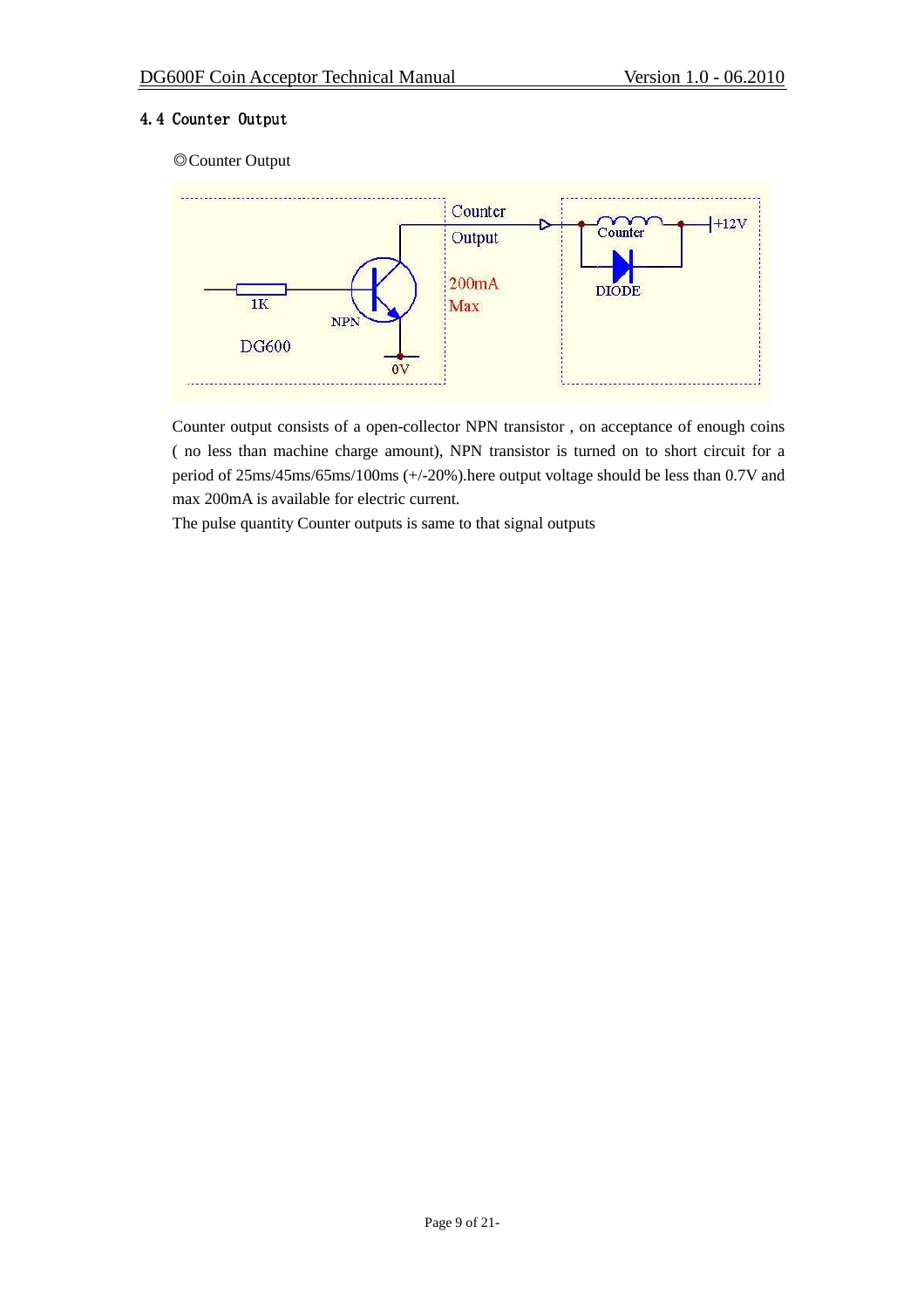# **5. Parallel Output Mode**

# 5.1 Ports Instruction

## **Parallel connector**

Industrial standard connector:10Pin DIL





## ◎Parallel ports

| <b>PIN</b>     | <b>FUNCTION</b>                        | <b>ACTIVE</b> |
|----------------|----------------------------------------|---------------|
| 1              | 0 <sub>V</sub>                         |               |
| $\overline{2}$ | $+12V$                                 |               |
| 3              | Accept <sub>C5</sub>                   | Low           |
| $\overline{4}$ | Accept C6                              | Low           |
| 5              | None                                   |               |
| 6              | Inhibiting port (refer to item $5.2$ ) |               |
| 7              | Accept <sub>C1</sub>                   | Low           |
| 8              | Accept C <sub>2</sub>                  | Low           |
| 9              | Accept C3                              | Low           |
| 10             | Accept                                 | Low           |

## 5.2 Forbid Accepting coins

◎Inhibiting port connection



# 5.2.1 Forbidden Mode  $1$  - Low Level forbid accepting coins

When SW4 is on "OFF" position,

If the  $6<sup>th</sup>$  Inhibiting port is disconnected or connected to a high level (>+3V), coin acceptor will accept all coins.

If the  $6<sup>th</sup>$  Inhibiting port is connected to a low level  $\left(\langle +1 \nabla \right)$ , coin acceptor will refuse all coins.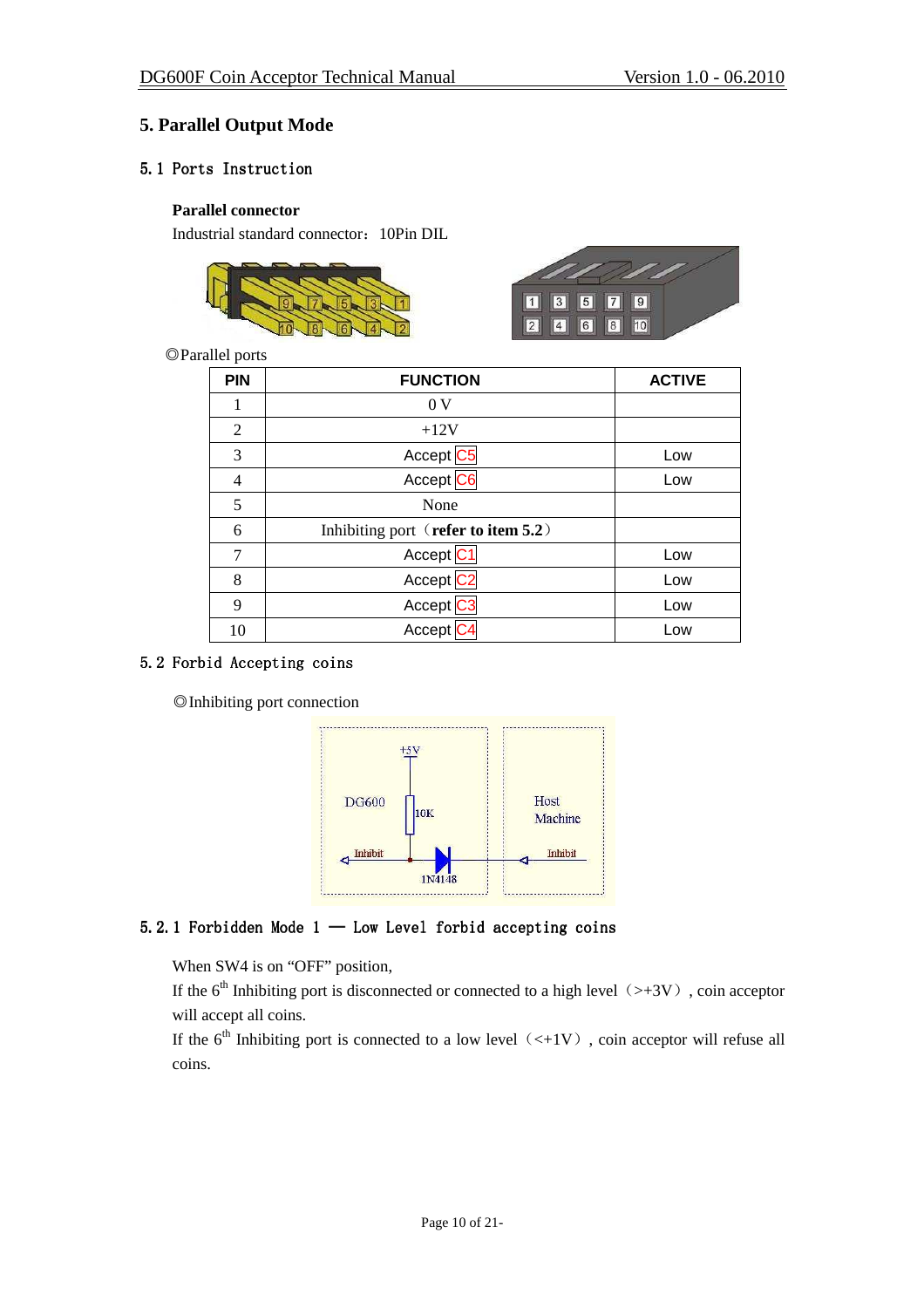# 5.2.2 Forbidden Mode  $2$  - High Level forbid accepting coins

When SW4 is on "ON" position

If the  $6<sup>th</sup>$  Inhibiting port is disconnected or connected to a high level (>+3V), coin acceptor will refuse all coins.

If the  $6<sup>th</sup>$  Inhibiting port is connected to a low level  $\left(\langle +1V \rangle \right)$ , coin acceptor will refuse all coins.

# 5.3 Coin Receiving Signal Output

6 groups of coin receiving signal output consist of 6pcs open-collector NPN transistors , on acceptance of a valid coin, the related NPN transistor is turned on to short circuit for a period of 100ms (+/-20%).here output voltage should be less than 0.7V and max 100mA is available for electric current.

Machine will detect not only the edges of credit pulses, but also credit pulses width is not less than 50ms in valid, as to eliminate noise or incorrect pulse in output line ◎Coin receiving signal output

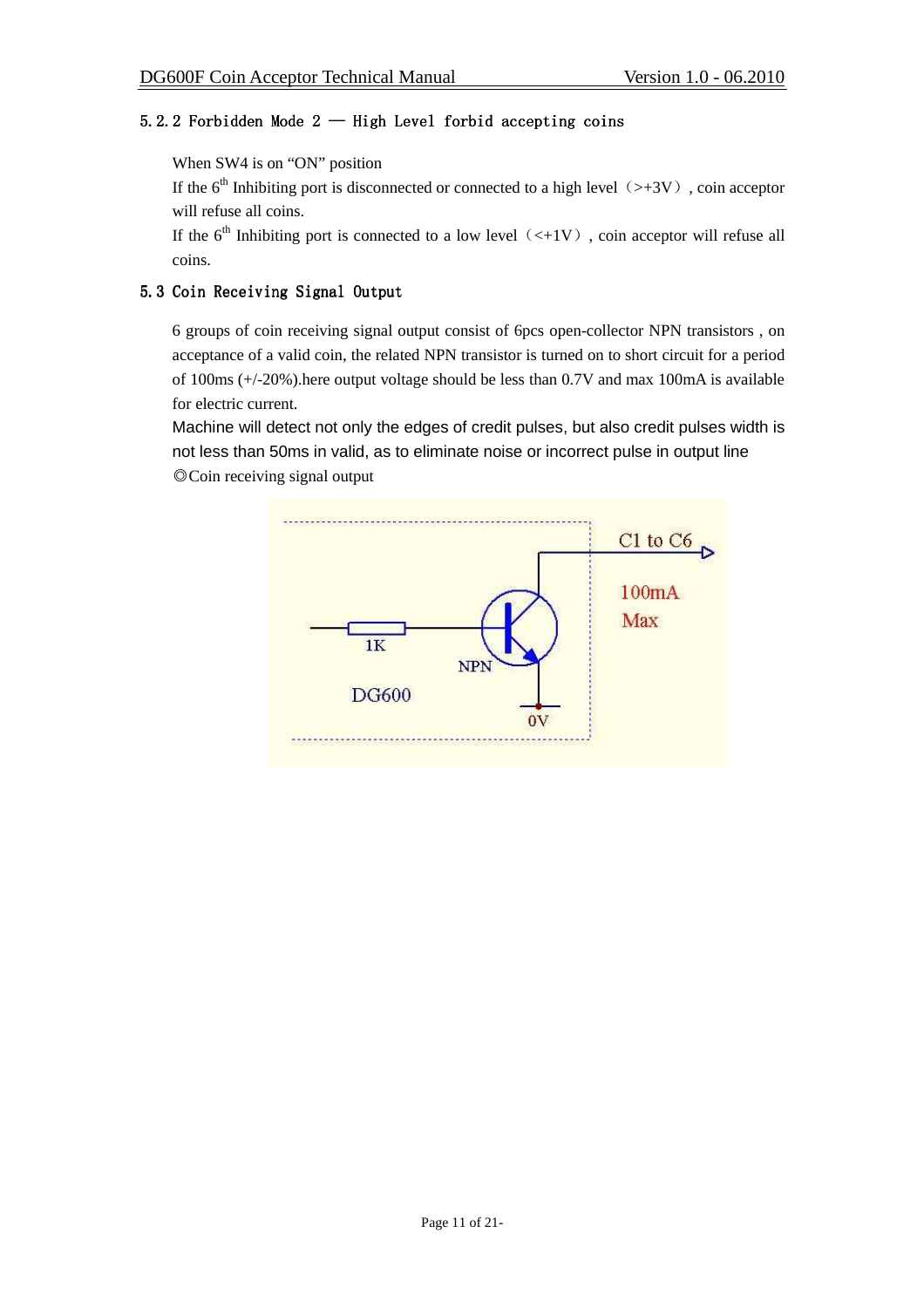# **6. Dip Switch Functions Setting**



## ◎Dip Switch funcitons

|     | SW <sub>1</sub> | SW2      | SW <sub>3</sub> | SW <sub>4</sub>    |
|-----|-----------------|----------|-----------------|--------------------|
|     | Port Level      | Security | Transmitting    | Inhibiting         |
| ON  | NC              | Special  | RS232           | $< +1\,\mathrm{V}$ |
| ЭFF | NO              | Normal   | Pulse           | $>+3V$             |

## 6.1 Serial Port Output Level

**Note: The two mode options as blow are not suitable for parallel port output mode.**

## **6.1.1 Mode 1—N.O.**

When SW1 is on "OFF" position,

On standby, coin receiving output NPN transistor is open collector; on acceptance of enough coins ( no less than machine charge amount), NPN transistor is turned on to short circuit for a period of 25ms/45ms/65ms/100ms (+/-20%).here output voltage should be less than 0.7V and max 100mA is available for electric current.

**Note: it can set the period of 25ms/45ms/65ms/100ms in coin acceptor parameter** 

## **6.1.2 Mode 2—N.C.**

When SW1 is on "ON" position.

On standby, coin receiving output NPN transistor is short circuit, max 100mA is available for electric current; on acceptance of enough coins ( no less than machine charge amount), NPN transistor is turned on to open circuit for a period of 25ms/45ms/65ms/100ms (+/-20%). **Note: It can set the period of 25ms/45ms/65ms/100ms in coin acceptor parameter A2.**

## 6.2 Coin Identification Security

When SW2 is on "OFF" position, it means the high security of coin acceptor identifies coins. When SW2 is on "ON" position, it means the low security of coin acceptor identifies coins, acceptor can accept some defected coins.

## 6.3 Serial Output Signal Format

**Note: This option is not suitable for parallel port output mode.**

## **6.3.1 Pulse Signal**

When SW3 in on "OFF "position, on acceptance of enough valid coins, Serial port sends out pulse signal.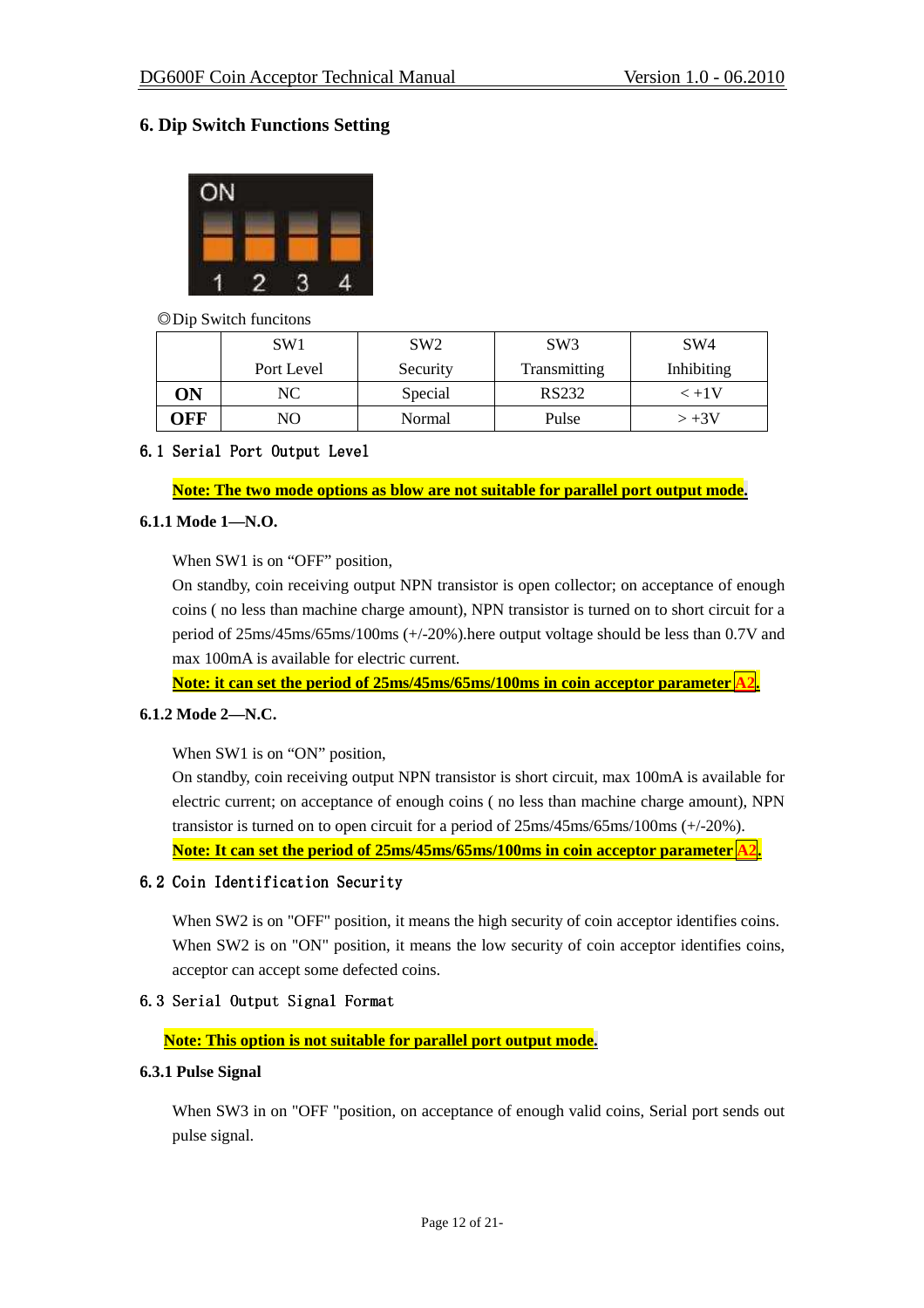**6.3.1.1** Select mode 1-N.O., In serial port output mode. (SW1 is on "OFF" position) ◎N.O. Pulse output oscillogram



- t1: Pulse duration of (25ms/45ms/65ms/100ms)
	- The duration is set in coin acceptor parameters A2.
- t2: Pulse interval of 100ms

**6.3.1.2** Select mode 2-N.C., In serial port output mode. (SW1 is on "ON" position)





t2: Pulse interval of  $100 \text{ms}$ 

## **6.3.2 RS232 Signal**

When SW3 in on "ON "position, on acceptance of enough valid coins, Serial port sends out RS232 signal.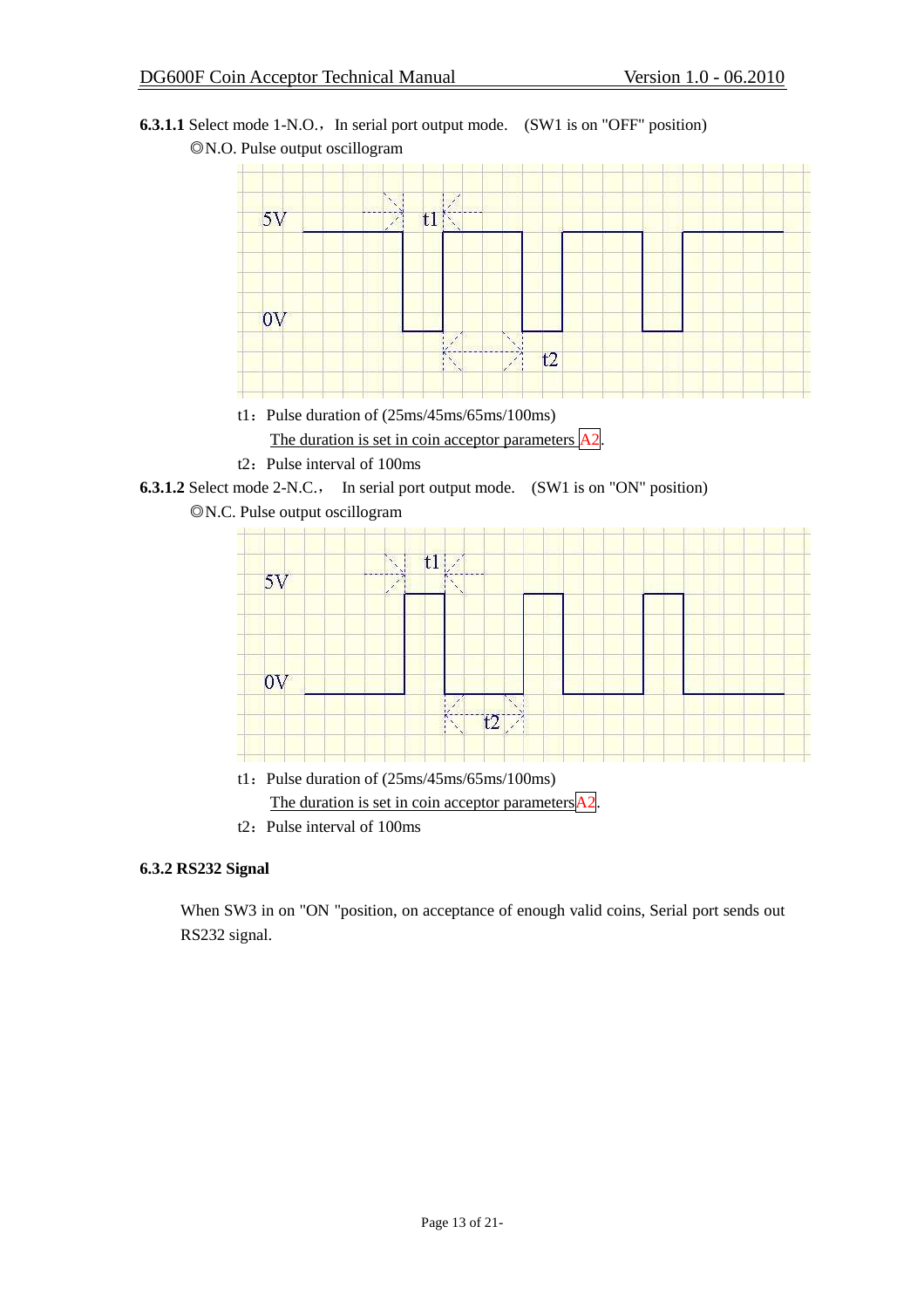**6.3.2.1** Select mode 1-N.O., In serial port output mode. (SW1 is on "OFF" position) **Note: Please select this mode when coin acceptor is connecting to machine's single** 

# **port.**

◎RS232 output oscillogram



S: Start bit

B0 to  $B7:8$  data bits

C: Even check

STOP: Stop bit

It can set the transmit rate  $(1200bps/2400bps/4800bps/9600bps)$  in coin acceptor parameter A2.

**6.3.2.2** Select mode 2-N.C., In serial port output mode. (SW1 is on "ON" position)

**Note: Please select this mode when coin acceptor is connecting to PC's RS232 port.**  ◎RS232 output oscillogram

| 517 | B0 to B7 | $\mathcal{C}$ | STOP |
|-----|----------|---------------|------|
|     |          |               |      |
|     |          |               |      |
| ov  |          |               |      |

## S: Start bit

B0 to B7: 8 data bits

C: Even check

STOP: Stop bits

It can set the transmit rate (1200bps/2400bps/4800bps/9600bps) in coin acceptor parameter A2.

## 6.4 Inhibiting Port Output Level

## **6.4.1 Forbidden Mode 1--Low Level forbid accepting coins**

When SW4 is on "OFF" position,

If Inhibiting port is disconnected or connected to a high level  $(\rightarrow +3V)$ , coin acceptor will accept all coins.

If Inhibiting port is connected to a low level  $(\langle +1V \rangle)$ , coin acceptor will refuse all coins.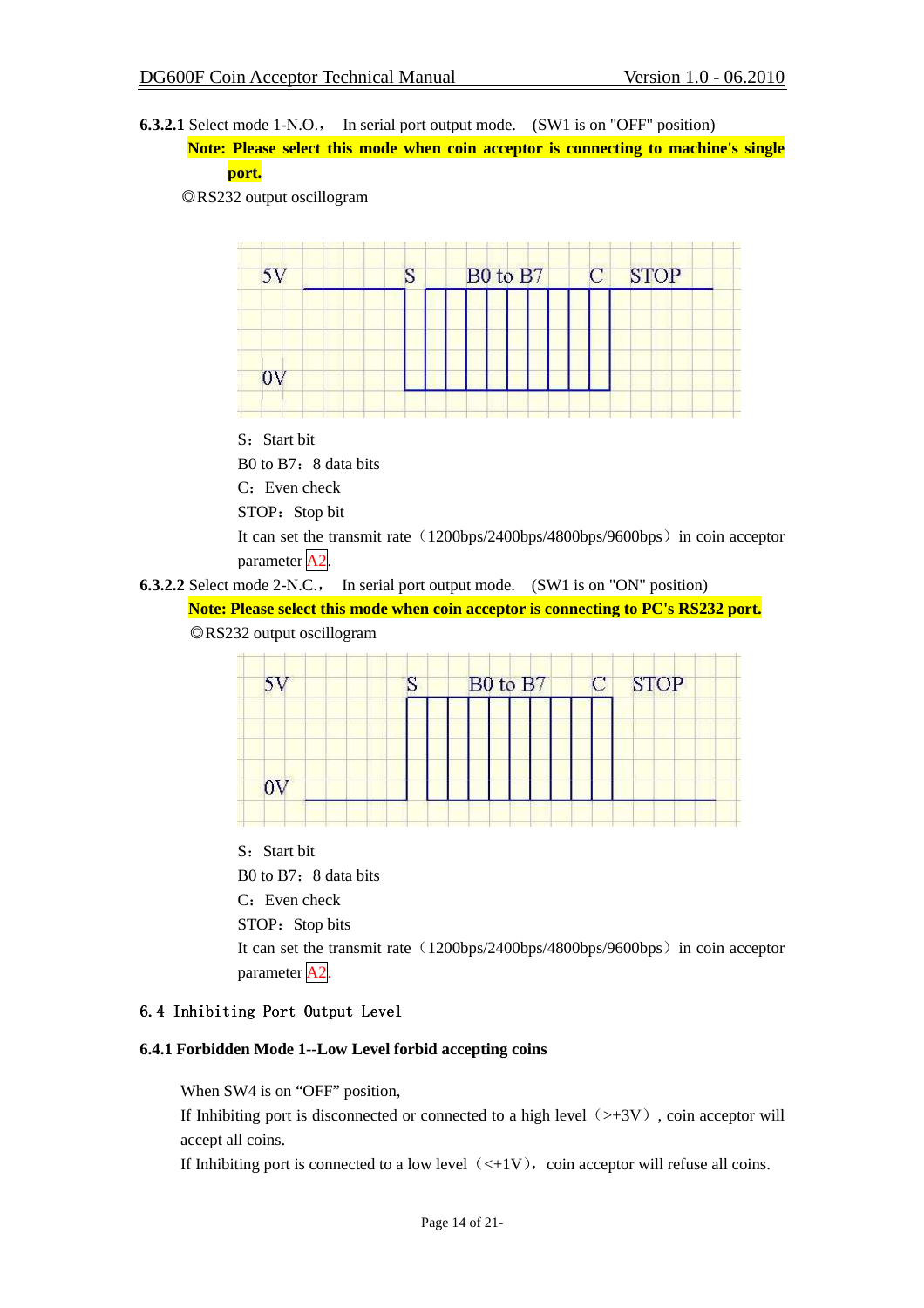# **6.4.2 Forbidden Mode 2--High Level forbid accepting coins**

When SW4 is on "ON" position,

If Inhibiting port is disconnected or connected to a high level  $(>+3V)$ , coin acceptor will refuse all coins.

If Inhibiting port is connected to a low level  $(\langle +1V \rangle)$ , coin acceptor will accept all coins.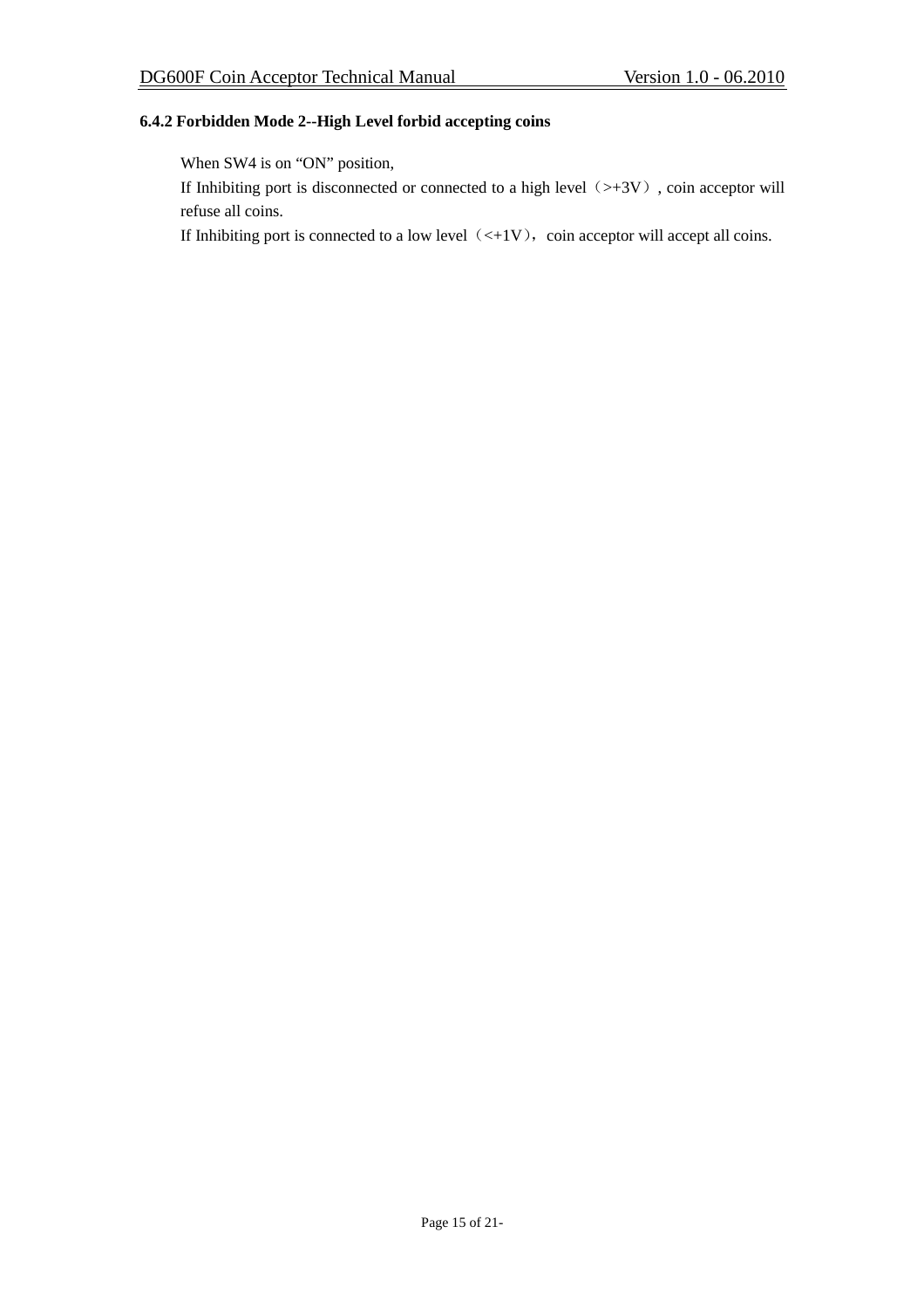## **7. Coin Parameters Setting**

## 7.1 Access To Coin Parameters Setting

Keep pressing button A till CP is displayed.

LED displays  $\overline{CP}$ , press button A to select one of six groups of coins.



## 7.2 Clean Up All Coin Parameters

When it displays  $\overline{CP}$ , keep pressing button B till  $\overline{CC}$  is displayed, it will clean up all six groups of coin parameters .

## 7.3 Clean Up Group Coin Parameters

When it displays  $\overline{CP}$ , press button A to select one group of coins parameters needed among the six $(\overline{C1} - \overline{C6})$ ,

and then press button B to display coin values currently stored.

Keep pressing B key till  $\overline{00}$  is displayed, then release, it means this group of coins parameters are cleaned up.

## 7.4 Reset All Coin Parameters

## **7.4.1 Clean up all existing coin parameters firstly**

When it displays  $\overline{CP}$ , keep pressing button B till  $\overline{CC}$  is displayed, then release, it will clean up all six groups of coins parameters.

## **7.4.2 Set the first group of coins**

Press button A to display  $\boxed{C1}$ , press button B to display the current coin value as  $\boxed{00}$ , press button B to adjust from  $\vert 01 \vert$  to  $\vert A0 \vert$  (A0=100).



Press button B to select the right coin value, and then deposit coins with same denomination but different year issued (it prompts "bi" each time deposit a coin),max 20 pieces coin for each group is available.

When there are 20 coins fully stored, it will prompt "bi.bi.bi", and display  $\vec{F}$ Press button A to next group setting, and display  $\overline{C2}$ 

## **7.4.3 Set the next group of coins**

Please refer to steps **7.4.2** to set coins parameters of another 5 groups in  $\overline{C2}$ -C6

## 7.5 Add New Coin Parameters

When it displays  $\overline{CP}$ , press button A to select the needed coin group  $(\overline{C1} \sim \overline{C6})$ , then press button B to displays the current coin value stored , deposit coins needed (it prompts "bi" each time deposit a coin), when it prompts "bi.bi.bi" and displays  $\boxed{F}$ , it means this group is fully stored and don't need to add coins anymore.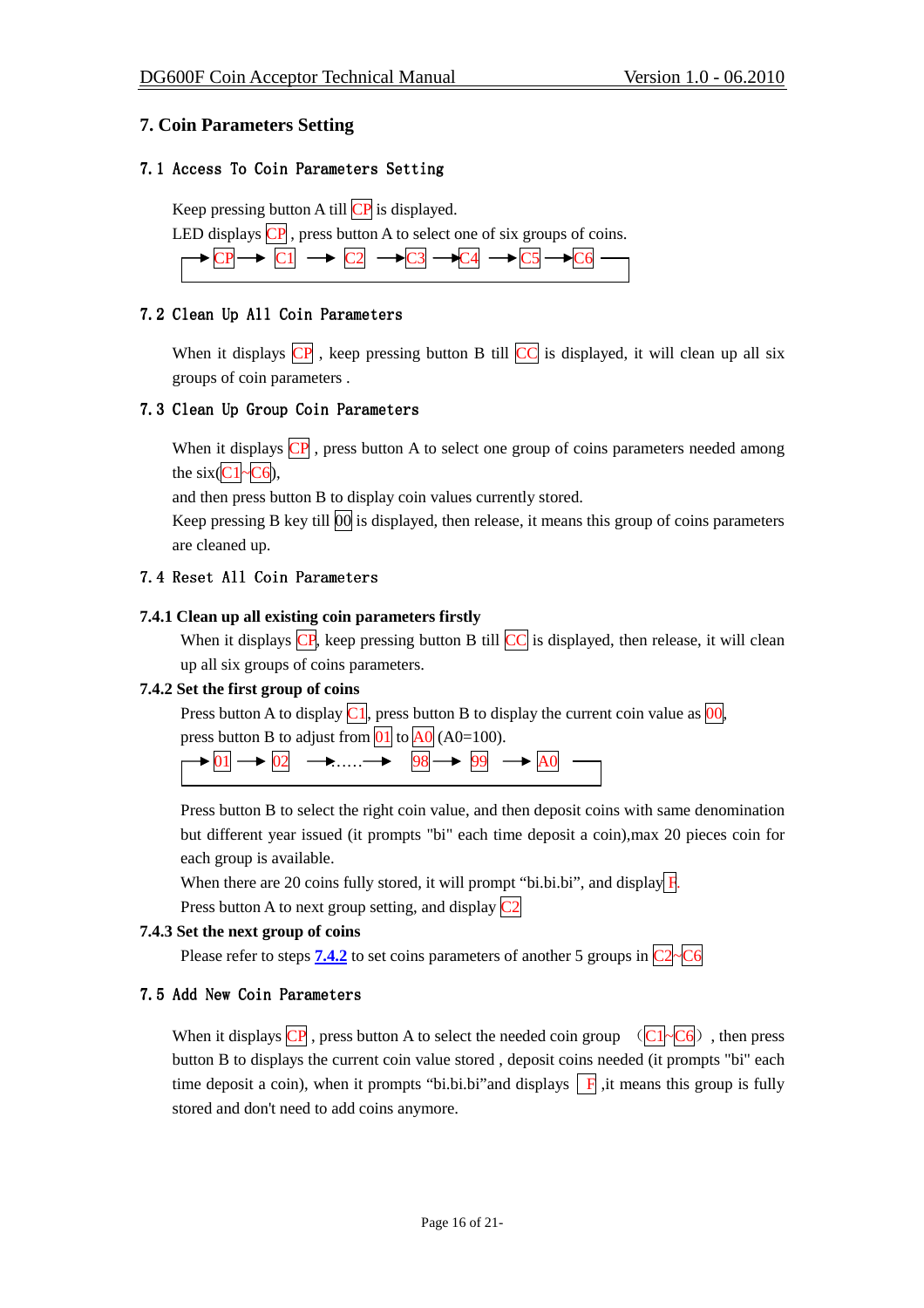## 7.6 Exit Coin Parameters Setting

After finish coins parameter setting, keep pressing button A for 2 seconds, release after it displays 88.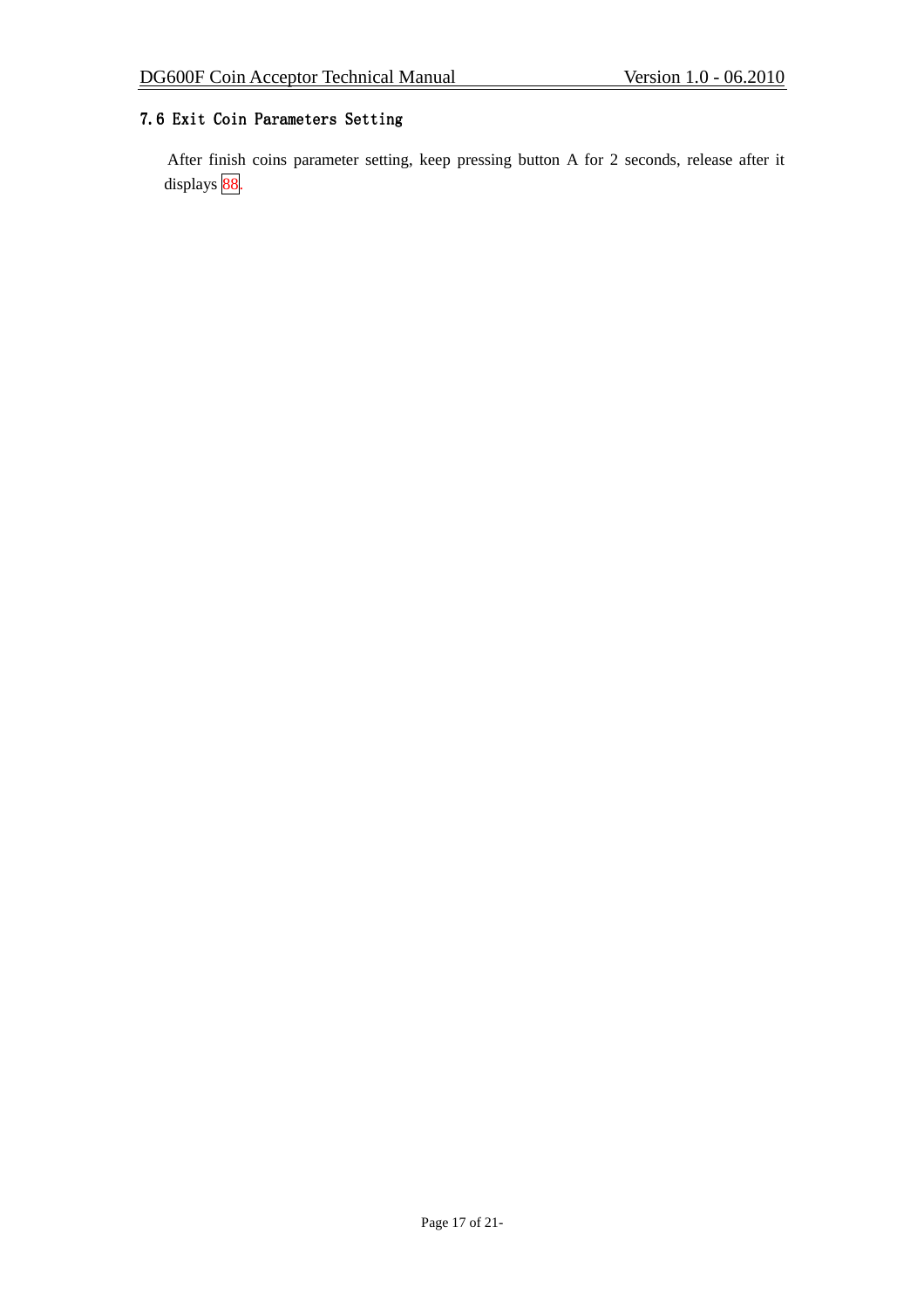## **8. Coin Acceptor Parameters Setting**

## 8.1 Acess To Coin Acceptor Parameters Setting

Keep pressing button B buton till  $AP$  is displayed, it enters into setting mode. LED displays  $\overline{AP}$ , press button A to select working parameters.



## 8.2 Recover Coin Acceptor Parameters To The Defaulted Value

Keep pressing B button when it displays  $\overline{AP}$ , and release after " $\overline{CC}$ " is displayed, then all parameters is recover to the defaulted value.

Defaulted value:

A1 machine charge amount:  $01$ 

 $\Delta$ 2 serial output signal pulse-width/ RS232 transmit baud rate:  $\sqrt{02}$  (45ms / 4800bps)

 $\overline{A3}$  faulty alarm option :  $\overline{01}$  (rings only one time)

 $\overline{A4}$  serial port RS232 signal length:  $\overline{01}$  (one byte)

A5serial port output:  $\overline{01}$ 

## 8.3 Machine Charge Amount Setting  $|A1|$

When it displays  $|A_1|$ , press button B to display existing charge credit stored in machine. Press button B to adjust from  $\boxed{01}$  to  $\boxed{AO}$  (A0=100).

| $\rightarrow 01 \rightarrow 02$ | $\rightarrow$ $\rightarrow$ | $98 \rightarrow$<br>99 | $\mathbf{w}$ $\rightarrow$ $\mathbf{w}$ |
|---------------------------------|-----------------------------|------------------------|-----------------------------------------|
|---------------------------------|-----------------------------|------------------------|-----------------------------------------|

Press button B to select the charge amount needed, press button A to next group working parameters A<sub>2</sub>.

Machine charging instructions:

**E.g.**: Set machine charge credit as  $\overline{01}$ , then serial port sends out one signal once when it receives one coin with credit 01**,** and sends five signals once when it receives one coin with credit 05.

**E.g.:** Set machine charge credit as  $\overline{05}$ , then serial port sends out one signal once when it receives five coins with credit 01**,** and sends two signals once when it receives one coin with credit 10.

**E.g.:** Set machine charge credit as  $\overline{02}$ , then serial port sent two signals once when it received one coin with credit  $\overline{05(05/02=02)}$ , and there is remaining a coin credit, it will be cleaned up if there is no new coin coming within 60 seconds.

**NOTE**:**Machine charge credit setting is not suitable for parallel port output mode.**

## 8.4 **Serial Output Signal Pulse-width/ RS232 Transmit Baud Rate Setting** A2

When it displays  $\boxed{A2}$ , press button B to display existing parameters stored in machine.

$$
\rightarrow \boxed{01} \boxed{(25 \text{ms}/9600 \text{bps}) \longrightarrow 02} \boxed{(45 \text{ms}/4800 \text{bps}) \longrightarrow 03} \boxed{(65 \text{ms}/2400 \text{bps}) \longrightarrow 03} \boxed{(65 \text{ms}/2400 \text{bps}) \longrightarrow 03} \boxed{(65 \text{ms}/2400 \text{bps}) \longrightarrow 03} \boxed{(65 \text{ms}/2400 \text{bps}) \longrightarrow 03} \boxed{(65 \text{ms}/2400 \text{bps}) \longrightarrow 03} \boxed{(65 \text{ms}/2400 \text{bps}) \longrightarrow (65 \text{ms}/2400 \text{bps}) \longrightarrow (65 \text{ms}/2400 \text{bps}) \longrightarrow (65 \text{ms}/2400 \text{bps}) \longrightarrow (65 \text{ms}/2400 \text{bps}) \longrightarrow (65 \text{ms}/2400 \text{bps}) \longrightarrow (65 \text{ms}/2400 \text{bps}) \longrightarrow (65 \text{ms}/2400 \text{bps}) \longrightarrow (65 \text{ms}/2400 \text{bps}) \longrightarrow (65 \text{ms}/2400 \text{bps}) \longrightarrow (65 \text{ms}/2400 \text{bps}) \longrightarrow (65 \text{ms}/2400 \text{bps}) \longrightarrow (65 \text{ms}/2400 \text{bps}) \longrightarrow (65 \text{ms}/2400 \text{bps}) \longrightarrow (65 \text{ms}/2400 \text{bps}) \longrightarrow (65 \text{ms}/2400 \text{bps}) \longrightarrow (65 \text{ms}/2400 \text{bps}) \longrightarrow (65 \text{ms}/2400 \text{bps}) \longrightarrow (65 \text{ms}/2400 \text{bps}) \longrightarrow (65 \text{ms}/2400 \text{bps}) \longrightarrow (65 \text{ms}/2400 \text{bps}) \longrightarrow (65 \text{ms}/2400 \text{bps}) \longrightarrow (65 \text{ms}/2400 \text{bps}) \longrightarrow (65 \text{ms}/2400 \text{bps}) \longrightarrow (65 \text{ms}/2400 \text{bps}) \longrightarrow (65 \text{ms}/2400 \text{bps}) \longrightarrow (65 \text{ms}/2400 \text{bps}) \longrightarrow (65 \text{ms}/2400 \text{bps}) \longrightarrow (65 \text{ms}/2400 \text{bps}) \longrightarrow (65 \text{ms}/2400 \text{bps}) \longrightarrow (65 \text
$$

Press button B to adjust the needed parameter, and then press button A to next group of Coin Acceptor parameters A3.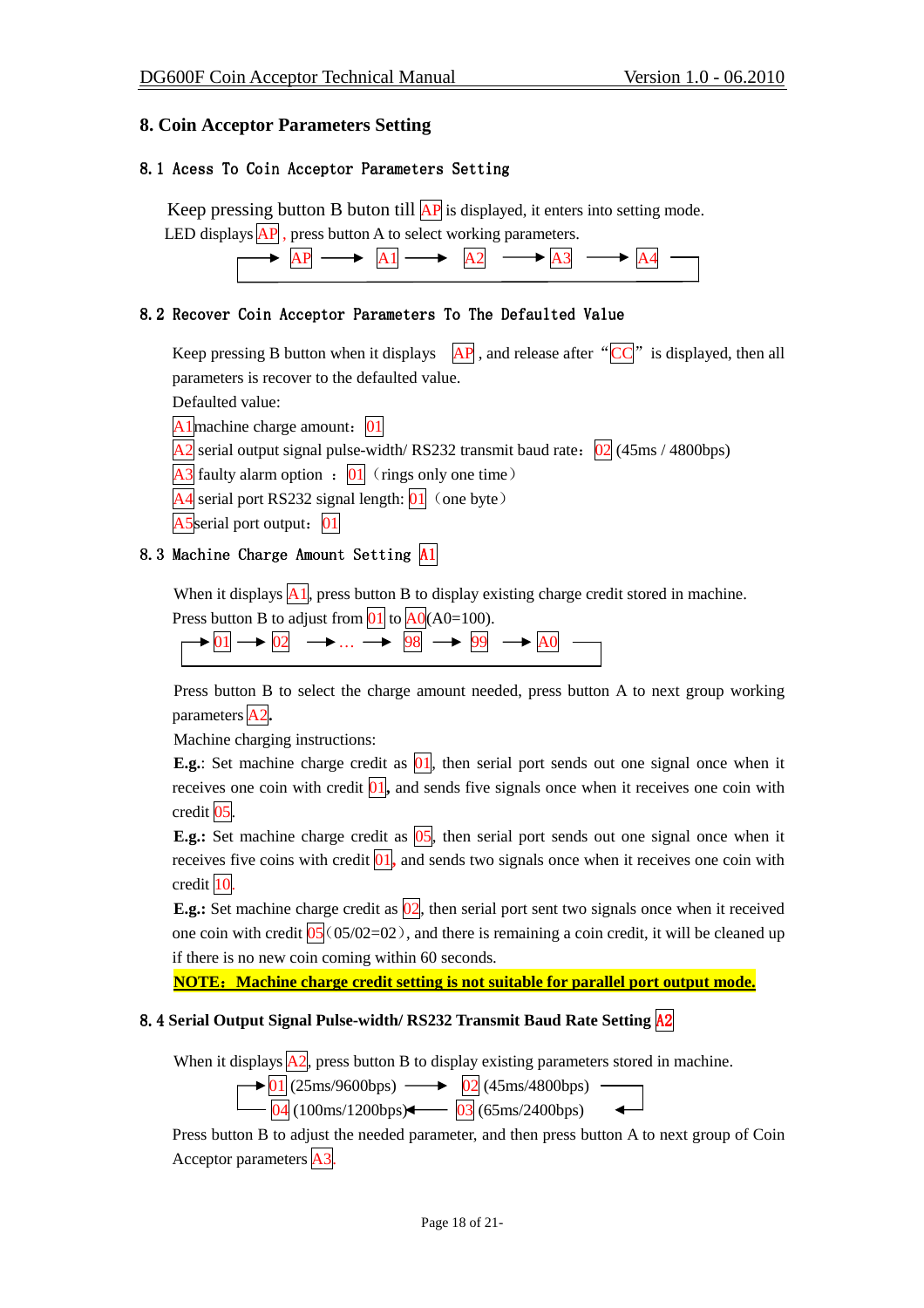| 8.5 Faulty Alarm Option A3                                                                                                                                                                                                                                                                                                     |
|--------------------------------------------------------------------------------------------------------------------------------------------------------------------------------------------------------------------------------------------------------------------------------------------------------------------------------|
| When it displays $\left 43\right $ , press button B to display existing parameters stored in machine.<br>$\underbrace{00}_{02}$ (Alarm doesn't ring) $\longrightarrow$ 01 (Alarm rings one time)<br>Press button B to adjust the needed parameter, press button A to next group of coin acceptor<br>parameters <sub>A4</sub> . |
| 8.6 Serial Port RS232 Signal Output Format  A4  (can alter the format if needed)                                                                                                                                                                                                                                               |
| When it displays $\mathbf{A}$ <sup>4</sup> , press button B to display existing parameters stored in machine.<br>$\rightarrow$ 01 (1 byte) $\rightarrow$ 02 (2 bytes) $\rightarrow$ 03 (3 bytes)                                                                                                                               |
| $[01]$ (1 byte): Transmit coin parameters via one byte.                                                                                                                                                                                                                                                                        |
| <b>E.g.:</b> Coin parameters date is $\begin{bmatrix} 01 \\ 01 \end{bmatrix}$ , then date transmitted is 0x01.                                                                                                                                                                                                                 |
| $02$ (2 bytes): Transmit a title of 0xAA, and then follow with coin parameters data in one byte.                                                                                                                                                                                                                               |
| <b>E.g.:</b> coin parameters date is $ 01 $ , then data transmitted is $0xAA + 0x01$ .                                                                                                                                                                                                                                         |
| <b>NOTE:</b> Interval between two bytes transmitted is 1ms.                                                                                                                                                                                                                                                                    |
| $ 03 $ (3 bytes): Transmit a title of 0xAA, and then follow with coin parameters data in one byte,                                                                                                                                                                                                                             |
| at last a verification value (XOR value for two former bytes)                                                                                                                                                                                                                                                                  |
| <b>E.g.:</b> coin parameters date is $\begin{bmatrix} 01 \\ 01 \end{bmatrix}$ , then data transmitted is $0xAA + 0x01 + 0xAB$ .                                                                                                                                                                                                |
| <b>NOTE:</b> Interval between two bytes transmitted is 1ms<br>Press button B to select coin acceptor parameters as needed, and press button A to next group                                                                                                                                                                    |
| of Coin Acceptor parameters A5.                                                                                                                                                                                                                                                                                                |
|                                                                                                                                                                                                                                                                                                                                |
| 8.7 Serial Or Parallel Port Option A5                                                                                                                                                                                                                                                                                          |
| When it displays $\frac{A5}{b}$ , press button B to show existing parameters setting stored in machine<br>$\rightarrow$ 01 (serial port) $\rightarrow$ 02 (parallel port) $\rightarrow$                                                                                                                                        |
| 01: On acceptance of enough coins, Serial port (5Pin) sends out signal but parallel port<br>doesn't send.                                                                                                                                                                                                                      |
| On acceptance of enough coins, Parallel port (10Pin) sends out pulse signal but serial<br>02.<br>port doesn't send                                                                                                                                                                                                             |
| Press button B to select coin acceptor parameters as needed, and press button A to back to<br>$AP$ .                                                                                                                                                                                                                           |
| 8.8 Exit The Setting                                                                                                                                                                                                                                                                                                           |
| After finished Coin Acceptor parameters setting, keep pressing button A for 2 seconds, release<br>after 88 is displayed.                                                                                                                                                                                                       |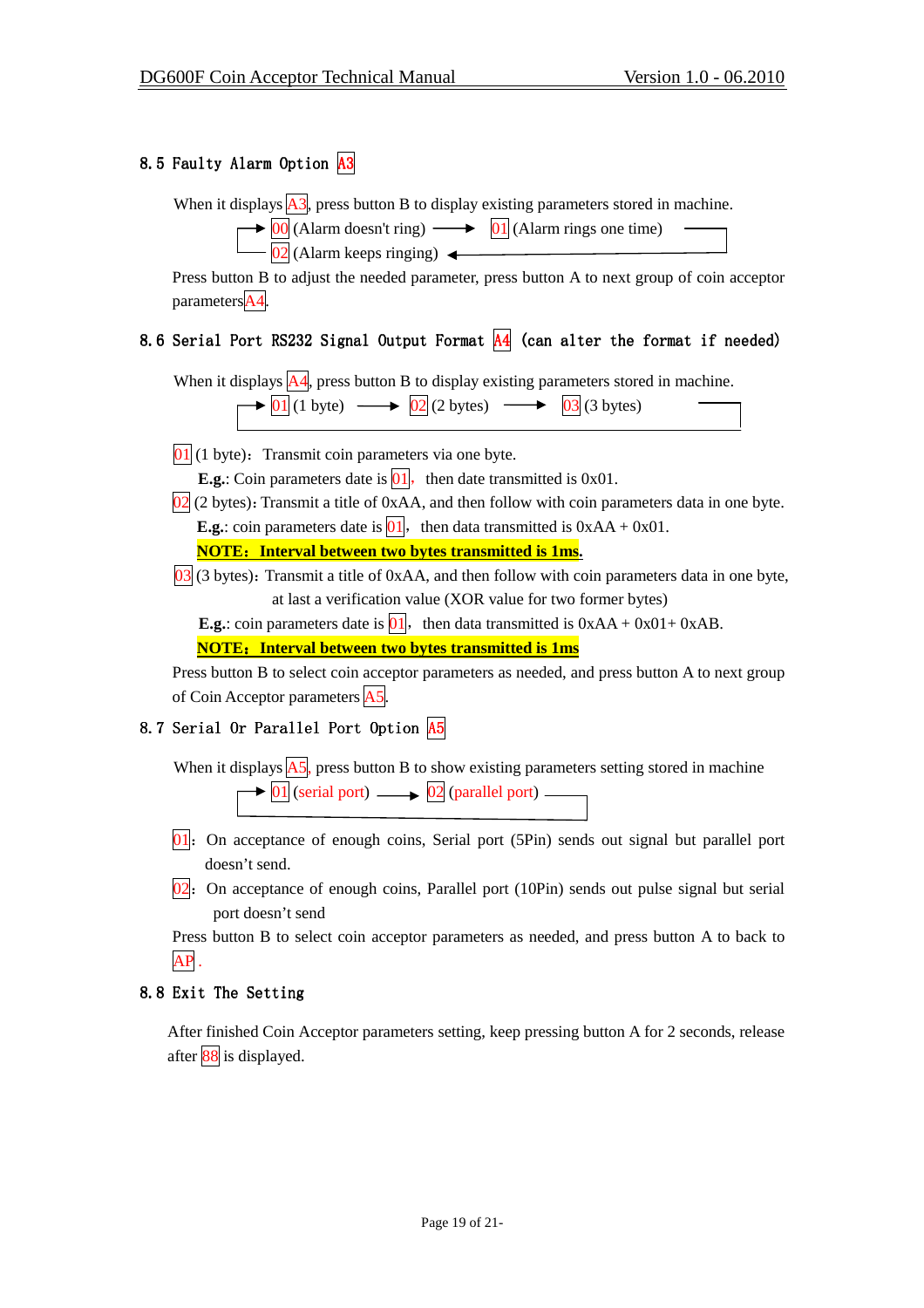# **9. Common Faulties**

# 9.1 Error  $Code(E1 - E7, EE)$

**Error code** E1

It displays  $E1$  after power on, it means that the first pair of sensor is out of order. It displays  $E1$  after deposit coin, it means that coin duration at the first pair of sensor is too long.

# **Error code** E2

It displays  $E2$  after power on, it means that the first pair of sensor is out of order. It displays  $E2$  after deposit coin, it means that coin duration at the second pair of sensor is too long.

# **Error code** E3

It displays  $E3$  after power on, it means that the first pair of sensor is out of order. It displays  $\overline{E3}$  after deposit coin, it means that coin duration at the third pair of sensor is too long.

# **Error code** E4

It displays  $E4$  after power on, it means that the first pair of sensor is out of order. It displays  $E4$  after deposit coin, it means that coin duration at collection gate is too long.

**Error code** E5

It displays E5 after power on, it means that the first pair of induction coil is out of order.

**Error code** E6

It displays  $E_6$  after power on, it means that the second pair of induction coil is out of order.

# **Error code** E7

It displays  $E7$  after power on, it means that button A or B is stuck.

# **Error code** EE

.

It displays EE after deposit coin, it means that there are coins not collected in coin box.

## 9.2 Coins Are Refused And Returned

- Inhibiting port output level mode is selected incorrect, please refer to **6.4** to check if switch SW4 is on the proper position; or check if the controlling electric level outputted from machine meets requirements or not.
- There isn't this coin parameters stored in coin acceptor, please refer to **7.5** to add new coin parameters.